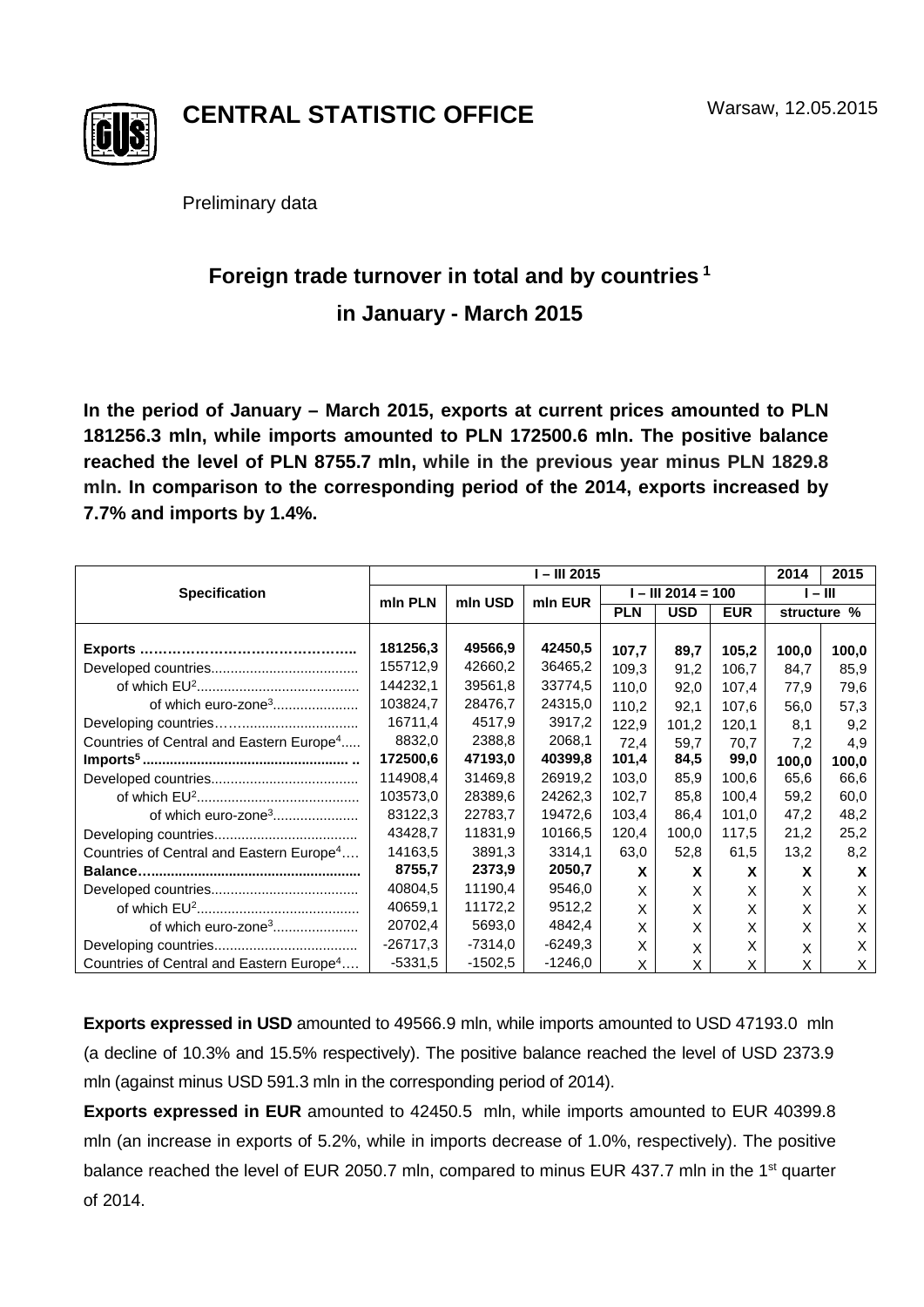|                    | $-$ III 2015 |         |                             |                      |            |            | 2014<br>2015 |      |  |
|--------------------|--------------|---------|-----------------------------|----------------------|------------|------------|--------------|------|--|
| Specification      |              | mln USD | mln EUR                     | $I - III 2014 = 100$ |            |            | $I - III$    |      |  |
|                    | mln PLN      |         |                             | <b>PLN</b>           | <b>USD</b> | <b>EUR</b> | structure %  |      |  |
| <b>EXPORTS</b>     |              |         |                             |                      |            |            |              |      |  |
| 1. Germany         | 49802,9      | 13660,3 | 11663,0                     | 111,5                | 93,2       | 108,8      | 26,5         | 27,5 |  |
| 2. United Kingdom  | 11993,7      | 3289,2  | 2808,1                      | 111,3                | 93,0       | 108,7      | 6,4          | 6,6  |  |
| 3. Czech Republic  | 11836,1      | 3250.2  | 2769.7                      | 113,8                | 95,2       | 111,0      | 6,2          | 6,5  |  |
| 4. France          | 10399,7      | 2852,8  | 2435,1                      | 103,9                | 86,9       | 101,5      | 5,9          | 5,7  |  |
|                    | 8524,2       | 2336,4  | 1996.7                      | 111.5                | 93,1       | 108,9      | 4,5          | 4,7  |  |
| 6. Netherlands     | 8077,3       | 2216,1  | 1891,7                      | 116,2                | 97,2       | 113,5      | 4,1          | 4,5  |  |
| 7. Spain           | 5136,5       | 1409,6  | 1202,2                      | 122,9                | 102,8      | 120,0      | 2,5          | 2,8  |  |
| 8. Russia          | 4999,7       | 1354,3  | 1170,3                      | 69,8                 | 57,6       | 68,1       | 4,3          | 2,8  |  |
| 9. Hungary         | 4774,0       | 1310,3  | 1117,7                      | 109,2                | 91,3       | 106,6      | 2,6          | 2,6  |  |
| 10. Sweden         | 4764,7       | 1306,1  | 1115,4                      | 97,1                 | 81,1       | 94,8       | 2,9          | 2,6  |  |
|                    |              |         | <b>IMPORTS</b> <sup>5</sup> |                      |            |            |              |      |  |
| 1. Germany         | 39686,7      | 10888,7 | 9295,1                      | 106,9                | 89,4       | 104,4      | 21,8         | 23,0 |  |
| 2. China           | 20702,2      | 5637,0  | 4845,6                      | 125,0                | 103,7      | 122,0      | 9,7          | 12,0 |  |
| 3. Russia          | 11897,4      | 3278,2  | 2783,1                      | 60,4                 | 50,8       | 59,0       | 11,6         | 6,9  |  |
|                    | 8864,1       | 2426,9  | 2077,1                      | 95,8                 | 79,9       | 93,6       | 5,4          | 5,1  |  |
|                    | 7108.3       | 1943,1  | 1665.8                      | 104,2                | 86,8       | 101,9      | 4,0          | 4,1  |  |
| 6. Netherlands     | 6149,3       | 1684,7  | 1440.7                      | 98,1                 | 81,9       | 95,8       | 3,7          | 3,6  |  |
| 7. Czech Republic. | 6060,2       | 1661,3  | 1419,4                      | 102,5                | 85,7       | 100,2      | 3,5          | 3,5  |  |
| 8. United States   | 4637,3       | 1259,2  | 1086,6                      | 122,5                | 101,4      | 119,7      | 2,2          | 2,7  |  |
| 9. United Kingdom  | 4570,4       | 1252,8  | 1070,1                      | 97,4                 | 81,3       | 95,1       | 2,8          | 2,6  |  |
| 10. Belgium        | 4355,0       | 1194,6  | 1020,4                      | 100,9                | 84,3       | 98,6       | 2,5          | 2,5  |  |

## **Foreign trade turnover by major countries**

## Imports by country of consignment<sup>6</sup> in total and by groups of countries<sup>1</sup>

|                                                     | l – III 2015 |           |           |                    |            |            |             | 2015  |
|-----------------------------------------------------|--------------|-----------|-----------|--------------------|------------|------------|-------------|-------|
| Specification                                       | min PLN      | mln USD   | min EUR   | $-$ III 2014 = 100 |            |            | $-$ III     |       |
|                                                     |              |           |           | <b>PLN</b>         | <b>USD</b> | <b>EUR</b> | structure % |       |
|                                                     | 172500,6     | 47193.0   | 40399.8   | 101.4              | 84.5       | 99.0       | 100.0       | 100,0 |
|                                                     | 131089,6     | 35913.7   | 30705.8   | 104.2              | 87.0       | 101.8      | 74.0        | 76,0  |
|                                                     | 122330,5     | 33540.5   | 28652.9   | 103.4              | 86.4       | 101.0      | 69,5        | 70,9  |
| of which euro-zone <sup>3</sup>                     | 99551,6      | 27294,3   | 23317,3   | 104,0              | 86,9       | 101.5      | 56,3        | 57,7  |
|                                                     | 26860,1      | 7281.5    | 6289.7    | 126.2              | 104,2      | 123.2      | 12,5        | 15,6  |
| Countries of Central and Easter Europe <sup>4</sup> | 14550.9      | 3997.8    | 3404.3    | 63,2               | 52.9       | 61,7       | 13,5        | 8,4   |
|                                                     | 8755.7       | 2373.9    | 2050,7    | x                  | x          |            | x           |       |
|                                                     | 24623.3      | 6746.5    | 5759.4    | Χ                  |            |            | X           | x     |
|                                                     | 21901,6      | 6021,3    | 5121,6    | X                  | X          |            | X           |       |
| of which euro-zone <sup>3</sup>                     | 4273.1       | 1182.4    | 997.7     | Χ                  | X          |            | X           | x     |
|                                                     | $-10148.7$   | $-2763.6$ | -2372,5   | Χ                  | X          |            | X           | X     |
| Countries of Central and Easter Europe <sup>4</sup> | $-5718.9$    | $-1609.0$ | $-1336.2$ | X                  | X          |            | x           | х     |